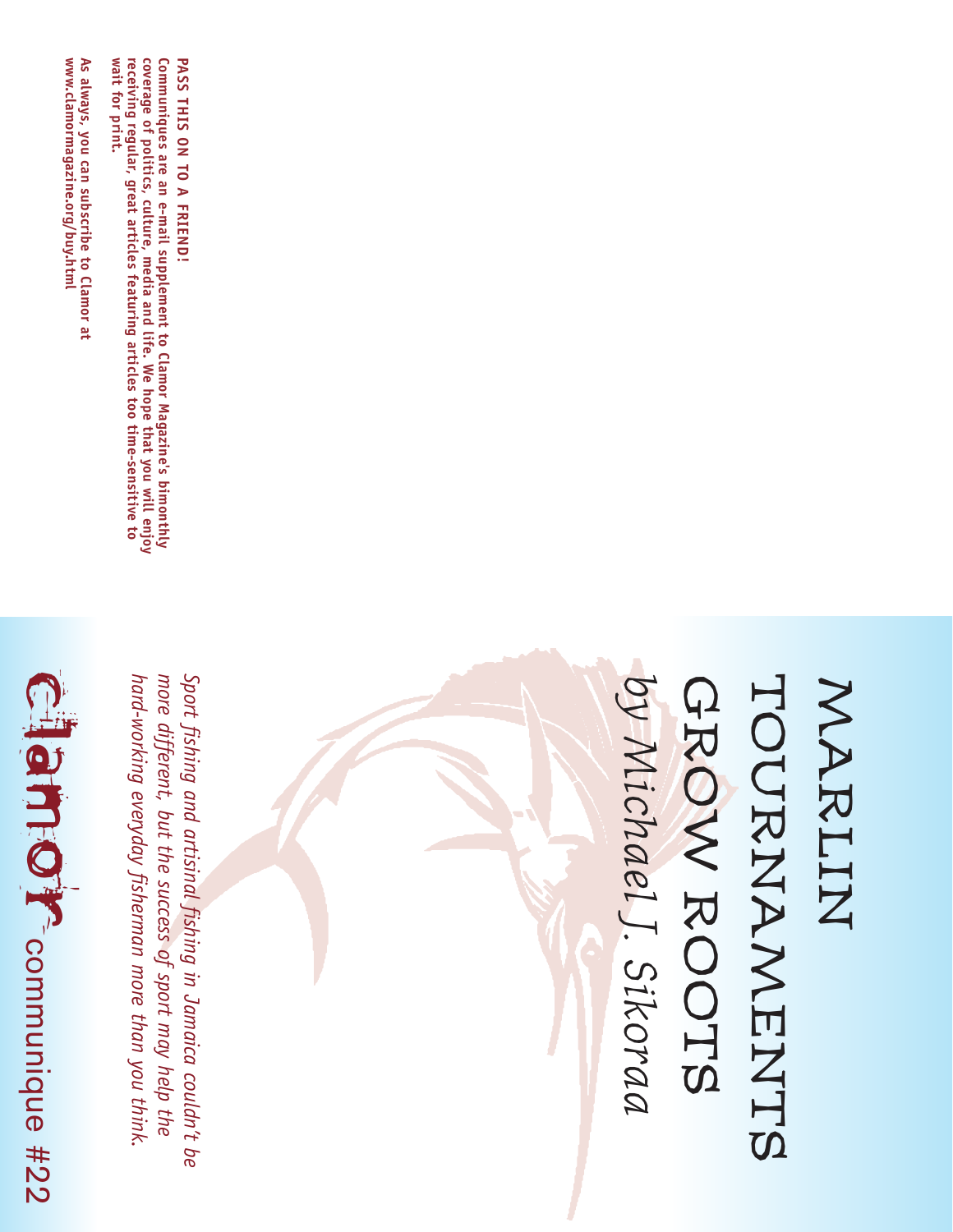*catch statistics and value, and only the north coast is considered in this article. these geographic differences, the two fisheries are considerably different in their shore and are separated from the coast by a large shallow bank area. Due to area are distinctly different from the south coast fishery, whose reefs lie far off characteristics of a narrow island shelf, close-to-shore reefs, and small fishing \*This article deals with the north coast fishery of Jamaica whose geographic*

catch statistics and value, and only the north coast is considered in this article these geographic differences, the two fisheries are considerably different in their shore and are separated from the coast by a large shallow bank area. Due to area are distinctly different from the south coast fishery, whose reefs lie far off

characteristics of a narrow island shelf, close-to-shore reefs, and small fishing \*This article deals with the north coast fishery of Jamaica whose geographic the majority of his fishing income. These traps—or fish pots—are constructed outboard engine on it. He (there are literally no women artisinal fishermen, at own a small wooden or fiberglass boat, which may or may not have an for very different reasons. A typical north coast\* fisherman may or may not circuit of fishing tournaments. Cash prizes and bragging rights are up for grabs from across the Caribbean region, especially the Bahamas and the Cayman bigger game fish. The deep sea is their proving ground and participants come sive yachts, fancy rods and lures, unlimited gas, cavernous coolers, and even least not in the central north coast area) usually relies on five or six traps for Artisinal fishers, on the other hand, exploit the sea in very different ways and Islands, to compete for the biggest marlin or largest total catch in Jamaica's the majority of his fishing income. These traps—or fish pots—are constructed least not in the central north coast area) usually relies on five or six traps for outboard engine on it. He (there are literally no women artisinal fishermen, at own a small wooden or fiberglass boat, which may or may not have an Artisinal fishers, on the other hand, exploit the sea in very different ways and circuit of fishing tournaments. Cash prizes and bragging rights are up for grabs. from across the Caribbean region, especially the Bahamas and the Cayman bigger game fish. The deep sea is their proving ground and participants come sive yachts, fancy rods and lures, unlimited gas, cavernous coolers, and even bout the only thing sport fishing and artisinal fishing in Jamaica<br>have in common is the Caribbean Sea, but that may soon change.<br>Sport fishing is typically the domain of the wealthy with large expenor very different reasons. A typical north coast\* fisherman may or may not slands, to compete for the biggest marlin or largest total catch in Jamaica's Sport fishing is typically the domain of the wealthy with large expenhave in common is the Caribbean Sea, but that may soon change. bout the only thing sport fishing and artisinal fishing in Jamaica

> Islands, 12 ñ 17 November, 2001. Fisheries Institute, 54th annual meeting, Providenciales, Turks & Caicos Fisheries Institute, 54th annual meeting, Providenciales, Turks & Caicos slands, 12 ñ 17 November, 2001.

role of the Fisheries Improvement Project. Gulf & Caribbean Fisheries Institute, 44th annual meeting, Nassau, Bahamas, November 1991, p. 195-210. Towards the co-operative management of fishing in Discovery Bay, Jamaica: the Van Barneveld, W., Z. Sary, J.D. Woodley, M. Miller, and M. Picou-Gill. 1996. 44th annual meeting, Nassau, Bahamas, November 1991, p. 195-210. role of the Fisheries Improvement Project. Gulf & Caribbean Fisheries Institute, Towards the co-operative management of fishing in Discovery Bay, Jamaica: the Van Barneveld, W., Z. Sary, J.D. Woodley, M. Miller, and M. Picou-Gill. 1996.

17 November, 2001. Institute, 54th annual meeting, Providenciales, Turks & Caicos Islands, 12 ñ The Discovery Bay Fisheries Reserve, Jamaica. Gulf & Caribbean Fisheries Woodley, J., and Z. Sary, P. Gayle, W. Lee, P. Parchment, L. Walling. In press. 17 November, 2001. Institute, 54th annual meeting, Providenciales, Turks & Caicos Islands, 12 ñ The Discovery Bay Fisheries Reserve, Jamaica. Gulf & Caribbean Fisheries oodley, J., and Z. Sary, P. Gayle, W. Lee, P. Parchment, L. Walling. In press.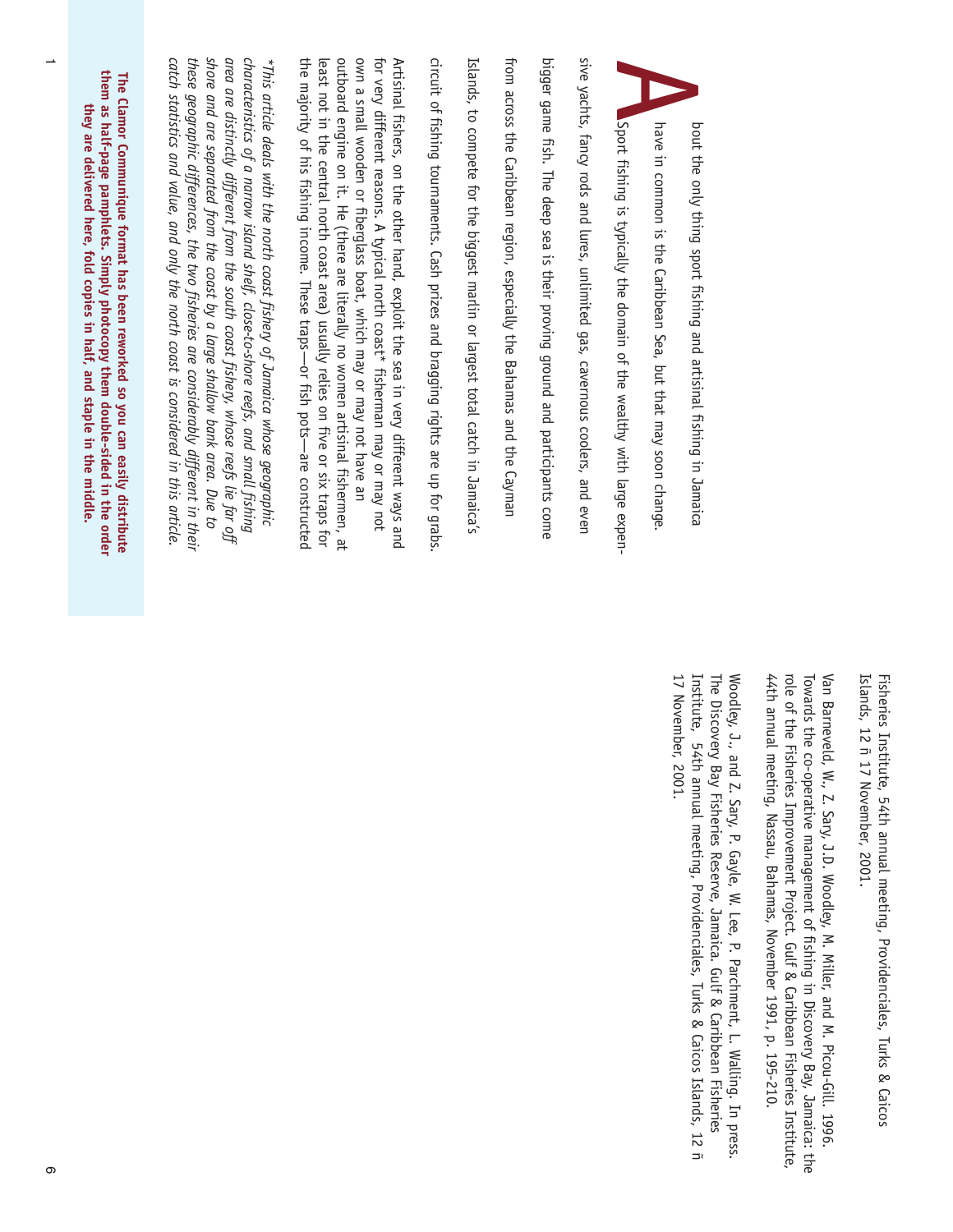| significantly LARGER than the below-average-size reef fish caught by the<br>artisinal fishers, but, if sold on the hotel market, fetch higher prices than the<br>going rate of \$120 Jamaican dollars (about \$2.40 US dollars) that fish sell for                                                                  | Sary, Z., J.L. Munro and J. D. Woodley. In press. Status Report on a Jamaican<br>reef fishery: current value and the costs of non-management. Gulf & Caribbean                                    |
|---------------------------------------------------------------------------------------------------------------------------------------------------------------------------------------------------------------------------------------------------------------------------------------------------------------------|---------------------------------------------------------------------------------------------------------------------------------------------------------------------------------------------------|
| sea. In the Discovery Bay tournament, for example, nine fishing boats caught<br>and wahoo are some species of commonly-caught fish that live in the open<br>hour fishing day. Not only are the fish being caught in these tournaments<br>a total of 900 pounds of fish! That's 100 pounds of fish per boat per nine | and Reviews 7, International Centre for Living Aquatic Resources Management,<br>Munro, J.L., ed. 1983. Caribbean coral reef fishery resources ICLARM Studies<br>Manila, Luzon, Philippines.       |
| fish in the sea," according to many Discovery Bay fishermen), kingfish, jacks,<br>all along<br>the north coast, is very close to land). Tuna, dolphin (the "sweetest<br>being caught in the deep sea (which, due to the narrow island shelf                                                                         | a Caribbean coral reef. Science 265: 1547-1552.<br>Hughes, T.P. 1994. Catastrophes, phase-shifts, and large scale degradation of                                                                  |
| only fish<br>fishing tournaments are very successful, and the annual Port Antonio Marlin<br>While the<br>Tournament is the premier marlin tournament around. But marlin are not the<br>in-shore reef fishery is severely degraded, highclass off-shore sport                                                        | Sources<br>Aiken, K.A. 1993. Jamaica. In: FAO, ed. Marine fishery resources of the<br>Antilles: Lesser Antilles, Puerto Rico and Hispaniola, Jamaica, Cuba. FAO Fish<br>Tech Pap 326, p. 159-180. |
| the intense fishing pressure must be reduced. Continuing at the current rate of<br>order to facilitate the regeneration of these reefs and their fish populations,<br>exploitation, there is little hope for a more productive reef environment.                                                                    | sport may turn out to be those who are not even amongst the competition.                                                                                                                          |
| doctorfish<br>loss of live coral cover. The removal of herbivorous fish like parrotfish and<br>that would feed on this algal feast only makes matters worse. In                                                                                                                                                     | new direction continues as successfully as it has begun, the real winners from<br>community development and grass roots natural resource management. If this                                      |
| reefs," rather than coral reefs, as a result of the overgrowth of algae and the<br>Caribbean. Scientists have begun to describe many of these reefs as "algal                                                                                                                                                       | exhaustion of the artisinal reef fishery are leading to a new chapter in<br>However unlikely it may seem, the success of deep sea sport fishing and<br>the                                        |
| including<br>many places, severely degraded and amongst the most over-fished in the entire<br>popular tourist areas such as Montego Bay and Ocho Rios, are, in                                                                                                                                                      | may then soon occur.                                                                                                                                                                              |
| natural destruction by hurricanes. The reefs along the north coast of Jamaica,                                                                                                                                                                                                                                      | Reduction of fishing pressure on the reefs around Discovery Bay, long overdue.                                                                                                                    |
| are a result of decades of intense fishing pressure, environmental neglect, and<br>exploited<br>at a relatively low cost. The poor catches of north coast fishermen                                                                                                                                                 | venation of the reefs to occur, will acquire renewed interest and motivation.<br>tive, and the designation of a fishery reserve, considered essential for the reju-                               |
| men into fishing, as reef fishing is an open access resource that can be<br>Despite the poor state of this resource, economic hardship continues to drive                                                                                                                                                           | area of fishing grounds. With this pelagic promise, however, there is an alterna-<br>reserve. Then, there was no alternative option to compensate for the loss of an                              |
|                                                                                                                                                                                                                                                                                                                     | pressure to catch and earn more led many obliging fishermen back into the                                                                                                                         |
| tional employment opportunities just to get by.                                                                                                                                                                                                                                                                     | nate a reef fishery reserve was successful but only for a limited time before the                                                                                                                 |
| four or so other individuals, and so many artisinal fishermen must seek addi-<br>erman. This income is usually not enough to support the fisherman's family of                                                                                                                                                      | same time be initiating the conservation the limping reef fishery, and this may<br>provide hope for the algal reefs of the north coast. An earlier attempt to desig-                              |
| and-getting-smaller catches add up to around US \$1,800 per year per fish-                                                                                                                                                                                                                                          | artisinal fishermen. By taking control over their own resource, fishers will at the                                                                                                               |
| cooked on the landing beach where there is no refrigeration, and the small-<br>subject to<br>recent fisheries studies based at fishing beaches. Fish are sold or                                                                                                                                                    | north coast, and thus the drastic improvement of living standards amongst<br>lead the drive towards the mobilization of fishing communities all along the                                         |
| not own a<br>boat and can enter the water from anywhere and are thus not                                                                                                                                                                                                                                            | nothing happens quickly in Jamaica. This fishing community's efforts could                                                                                                                        |
| gill nets which catch small sprat. Spear fishermen are considered independently<br>from traditional trap, hook and line, and net fishermen, as they typically do                                                                                                                                                    | Discovery Bay fishermen are moving, albeit slowly, in this direction. Then again,<br>management is the quintessential paradigm for sustainable development, and                                   |
| bringing in a barracuda or dolphin (or mahi mahi, not the Flipper dolphin), or                                                                                                                                                                                                                                      | community for their own continued use. Community-level natural resource                                                                                                                           |
| jacks) are<br>grouper are scarce, and the species that are caught (parrotfish, doctorfish,<br>often undersized. Secondary gear include hand lines, occasionally                                                                                                                                                     | gear purchased by DBML and funding agencies will be handed over to the<br>which, today, or primarily accessible to the upper class and to foreigners. The                                         |
| seven fish<br>that weigh a total of two pounds. Prized fish such as snapper and                                                                                                                                                                                                                                     | to facilitate the local management and sense of ownership of pelagic fish stocks                                                                                                                  |
| "soak" for<br>out of hand-chopped wooden poles, wire mesh, binding wire, and nails and<br>four or five days. Upon retrieval they typically yield a catch of about                                                                                                                                                   | fishing methods such as the long-line, the University of the West Indies hopes<br>significant number of local fishers, and once they are familiar with alternative                                |
|                                                                                                                                                                                                                                                                                                                     |                                                                                                                                                                                                   |

ת $\sigma$